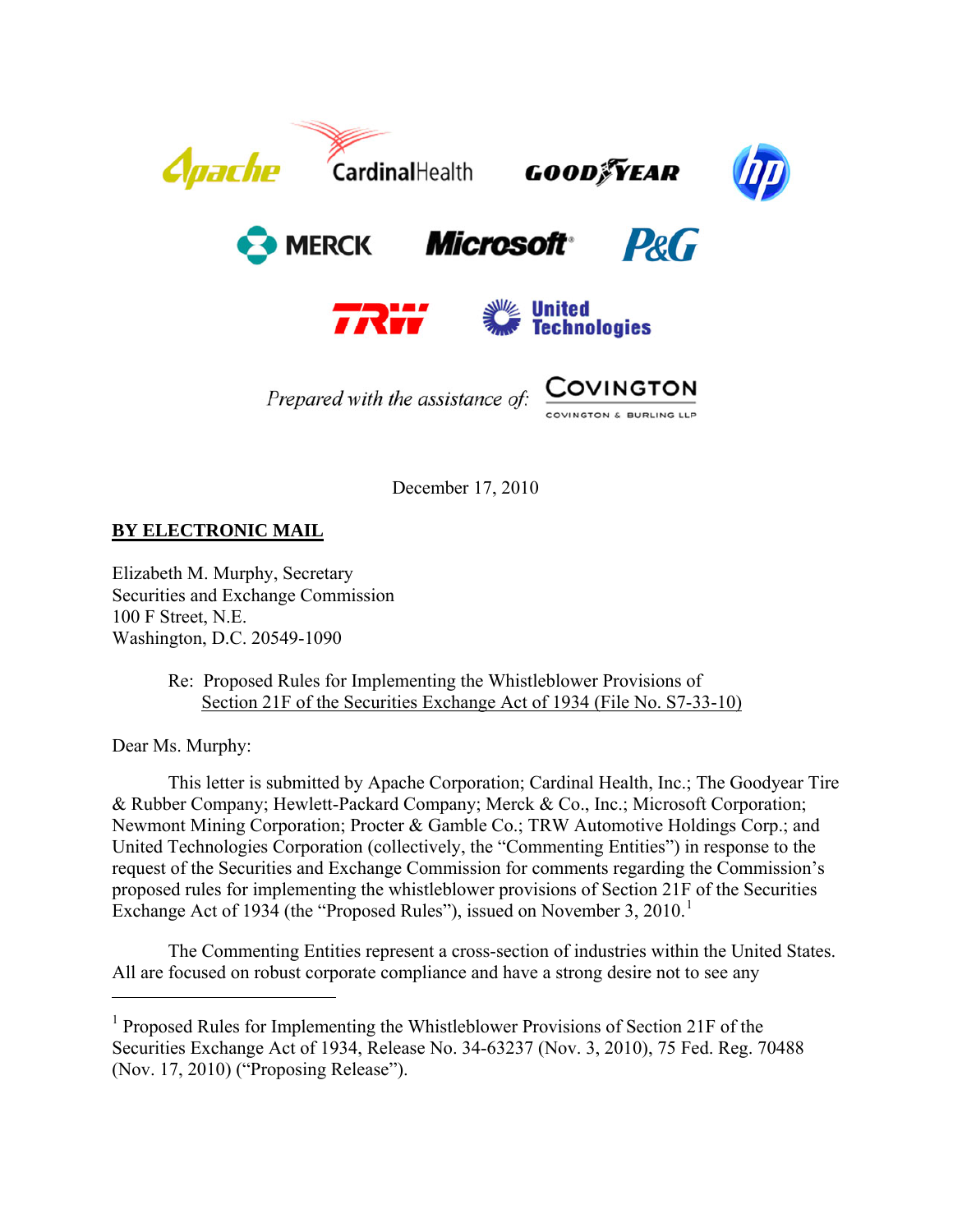degradation in the effectiveness of their compliance programs. As a result, there is keen appreciation by the Commenting Entities for the Commission's desire to balance implementation of the new whistleblower program with the continued utility of internal corporate compliance programs. [2](#page-1-0)

The Commission, the Department of Justice, and other federal agencies have for years stressed the importance of vigilant internal corporate compliance. And for good reason. To be sure, internal corporate compliance programs promote compliance with the federal securities laws, but they also do much more.<sup>[3](#page-1-1)</sup> They are essential sources of information for companies about misconduct that is not securities-related. $4$  They are the means for communication of company compliance policies. They enforce ethical behavior. And they provide mechanisms for employees to raise concerns about compliance issues, and to make sure those concerns are addressed.

The Commission recognizes the importance of internal compliance programs.<sup>[5](#page-1-3)</sup> The Commission also has acknowledged, however, that the prospect of an enormous monetary recovery under Section 21F may entice a whistleblower to bypass internal compliance programs in favor of reporting directly to the Commission.<sup>[6](#page-1-4)</sup> As a safeguard, the Proposed Rules include provisions designed "not to discourage" whistleblowers from reporting information to an internal compliance program before making a submission to the Commission.<sup>[7](#page-1-5)</sup>

We believe that stronger measures are necessary – measures that will require, rather than merely not discourage, the use of effective internal reporting mechanisms. Without this internal reporting requirement, Section 21F will surely reduce the effectiveness of existing corporate compliance measures.

The Proposed Rules threaten to undermine not only internal reporting mechanisms; they also impose significant – and, we submit, unnecessary – new pressure on companies to selfreport all allegations of violations of the federal securities laws, regardless of the merit of those allegations. We recognize that the Commission has a strong desire to protect its truth-seeking function. The Commission understandably wants to maximize the number of "high-quality tips" it receives under the whistleblower program.<sup>[8](#page-1-6)</sup> But encouraging overreporting by companies is not the answer. Indeed, if anything, overreporting is likely to burden the Commission with lowquality tips. That burden can be avoided if the Proposed Rules are modified. The modifications

<span id="page-1-2"></span><sup>4</sup> *Id.*

 $\overline{a}$ 

<span id="page-1-3"></span><sup>5</sup> *Id.*

<span id="page-1-4"></span> $6$   $Id.$ 

<span id="page-1-5"></span> $^7$  *Id.* at 4.

<span id="page-1-6"></span><sup>8</sup> *Id.* at 5.

<span id="page-1-0"></span> $^{2}$  *Id.* at 4.

<span id="page-1-1"></span> $3$  *Id.* at 33-34.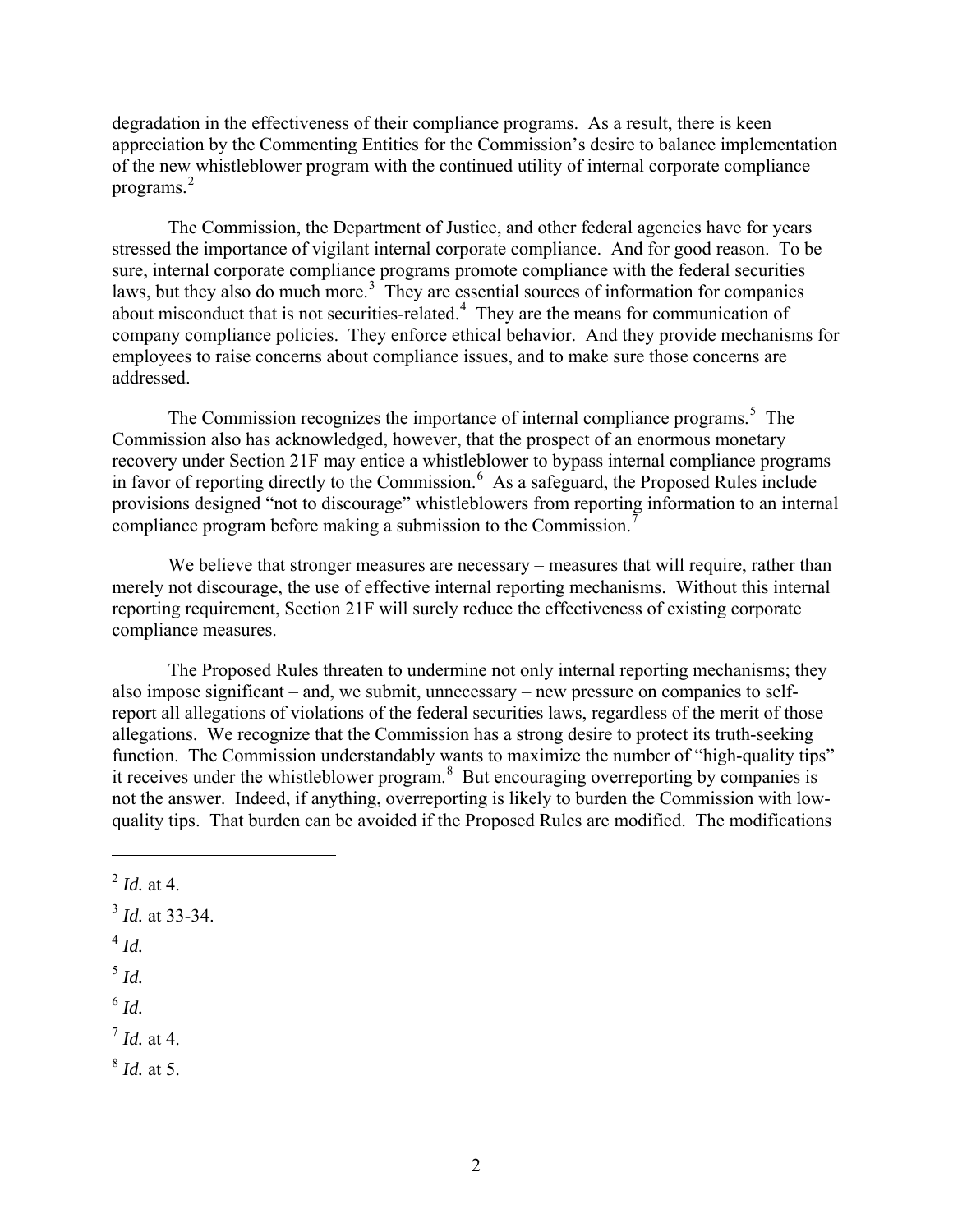should eliminate the pressure on companies to report all allegations even if the quality of the information is low. And, they should require employees to make internal reports, so that a corporate compliance function can investigate and remediate them appropriately.

 Accordingly, we submit that the final rules issued by the Commission should better reflect the importance and benefits of strong corporate compliance programs. We further believe that recalibrating the balance currently struck in the Proposed Rules can be done without unduly affecting the Section 21F whistleblower program.

#### **PROPOSED MODIFICATIONS TO THE PROPOSED RULES**

We suggest that the Proposed Rules be modified as follows:

### **1. Internal Reporting**

- *Require potential whistleblowers to utilize internal reporting procedures as a condition of eligibility for an award, unless (a) the employer does not have an effective internal corporate compliance program[9](#page-2-0) or (b) the employee can show that extraordinary circumstances should excuse such reporting.*
- *Extend the "look back" period, during which the date of a whistleblower's internal report can count as the date of the whistleblower's report to the Commission, from 90 days to 180 days.*

# **2. Self-Reporting**

 $\overline{a}$ 

 *Allow legal, compliance, audit, supervisory, or governance personnel – or those who obtain information through them – to become whistleblowers only if they* 

<span id="page-2-0"></span><sup>&</sup>lt;sup>9</sup> Internal compliance programs that are considered to be effective typically include, among other things: multiple avenues for reporting, including at least one avenue that allows for anonymous reporting; protection against retaliation; and, as appropriate, access to the board of directors by those with operational responsibility for such programs. Various well-known imperatives guide or compel companies in structuring effective internal compliance programs. *See, e.g.*, U.S. Sentencing Comm'n, *Guidelines Manual*, Ch. 8, intro. comment (Nov. 2010) (providing substantial credit to organizations that have effective compliance and ethics programs as defined under the Guidelines Manual § 8B2.1); U.S. Dep't of Justice, Principles of Federal Prosecution of Business Organizations, § 9-28.800 (urging prosecutors to consider, in determining the effectiveness of such programs, whether internal audit functions are conducted at a level sufficient to ensure their independence and accuracy, and whether the information and reporting system is reasonably designed to provide management and directors with timely and accurate information); Sarbanes-Oxley Act of 2002 § 301, 15 U.S.C. § 78j-1(m)(4) (2006) (requiring a listed issuer to have procedures for dealing with complaints about accounting, internal accounting controls, and auditing matters, and to institute means for employees to make anonymous submissions on those subjects).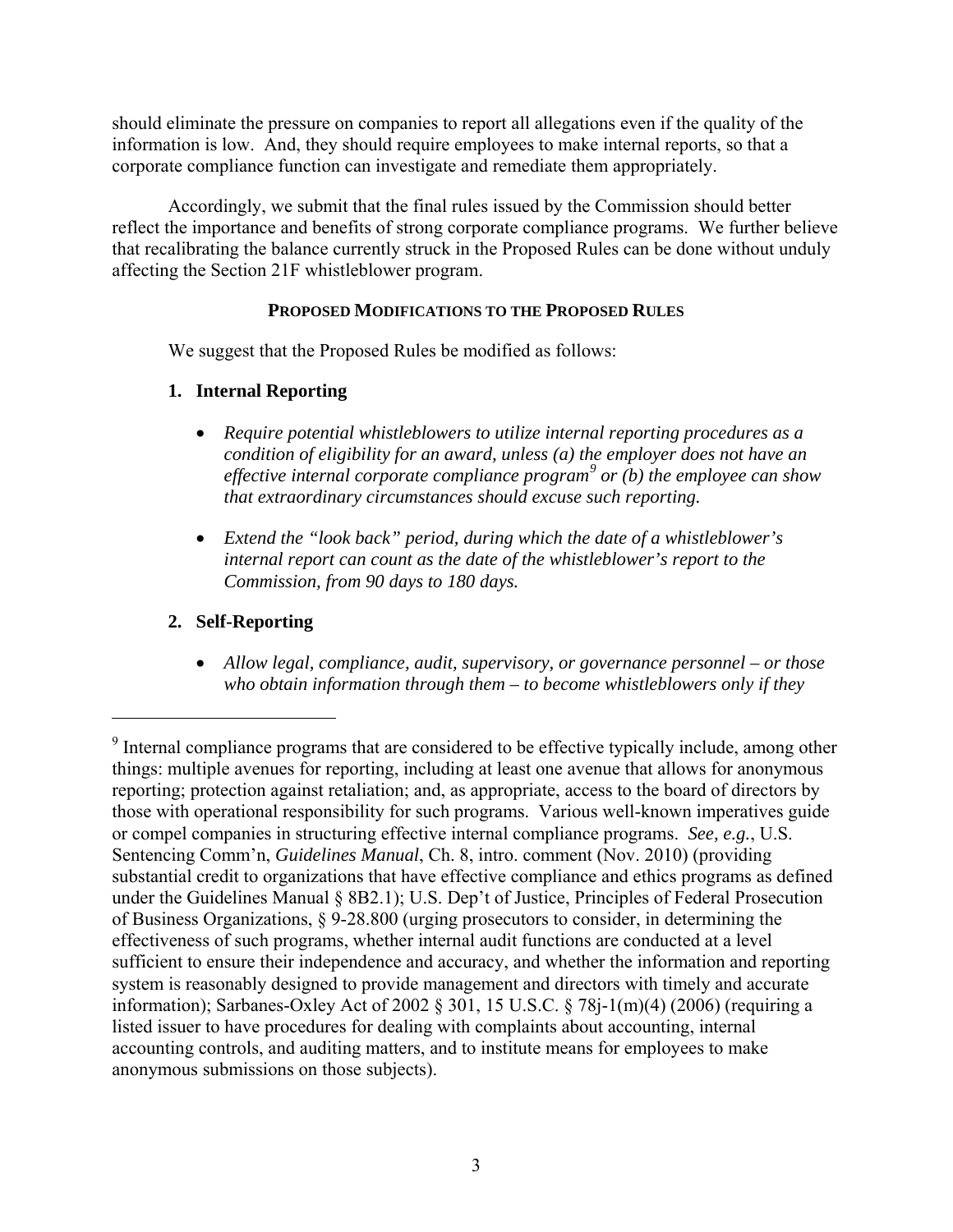*"report upward" within the company, and the company fails to investigate and remediate (which would include consideration of whether to self-report) within a reasonable period of time.[10](#page-3-0)*

#### **3. Other Issues**

#### **Wrongdoers as Whistleblowers**

○ *Add a qualitative evaluation of a whistleblower's wrongdoing to the factors the Commission must consider in determining the amount of an award.* 

#### **Whistleblowers as Government Agents**

○ *Limit the Commission's communication with a whistleblower to the information and documents the whistleblower possessed at the time of first contact with the Commission.* 

### **Attorney-Client Communications**

- *Clarify that neither a non-lawyer nor a lawyer can qualify as a whistleblower by using information obtained through a communication that was subject to the attorney-client privilege.*
- *State explicitly that the Commission will not seek to obtain privileged information in its communications with a whistleblower.*
- *State that the Commission may not argue that a whistleblower's communication of privileged information or documents effects a waiver.*

### **Retaliation**

- *State that protection against retaliation begins when a whistleblower submits a statement made under penalty of perjury to the Commission, or makes a good-faith report through an internal compliance program.*
- *Clarify that an employer is permitted to take otherwise appropriate adverse employment actions against a whistleblower employee provided they are not based on whistleblowing.*

<span id="page-3-0"></span> $10$  Of course, if the company proceeds in bad faith as set forth in the Proposed Rules, any legal, compliance, audit, supervisory, or governance personnel – or those who obtain information through them – would be free to receive awards as whistleblowers. *See* Proposing Release at 129-30.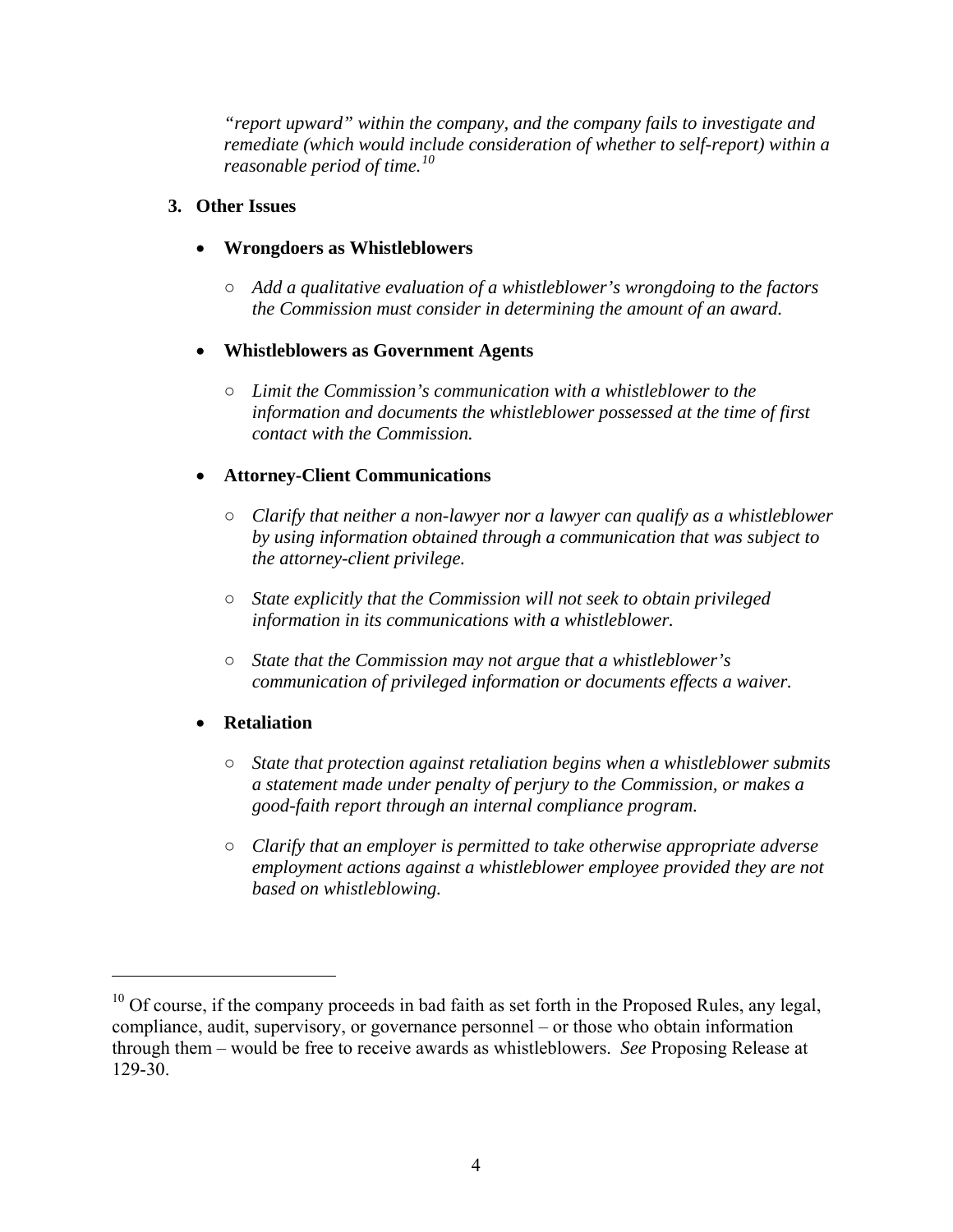#### **DISCUSSION**

#### **I. INTERNAL REPORTING**

#### **Proposed Changes**

1. When the employer has an effective internal compliance program, a whistleblower should be required to utilize internal procedures before going to the Commission, unless the whistleblower can show that extraordinary circumstances should excuse such reporting;  $\frac{11}{11}$  $\frac{11}{11}$  $\frac{11}{11}$ 

2. The "look back" period during which the date of a whistleblower's internal report can count as the date of the whistleblower's report to the Commission should be extended from 90 days to 180 days.

#### **Rationale**

#### ─ *Compelling reasons exist to condition the availability of a whistleblower award on the use of internal compliance programs*

As the Commission acknowledges, "[c]orporate compliance programs play a role in preventing and detecting securities violations that could harm investors."[12](#page-4-1) But, as the Commission also recognizes, the role of corporate compliance programs extends well beyond ensuring compliance with the federal securities laws. Indeed, corporations today are guided by expansive obligations and expectations in devising internal compliance programs that are effective across a host of areas.<sup>[13](#page-4-2)</sup> Accordingly, the Commission's authority to implement the whistleblower provisions affords a unique opportunity for the Commission to confirm the importance of such programs, encourage their use, and reinforce their well-planned design and operation.

<span id="page-4-0"></span> $11$  Other proposals to encourage internal reporting that the Commission may be considering – such as limiting awards to 10 percent unless the whistleblower makes an internal report, or explicitly including internal reporting in the Rules as a favorable factor to be considered by the Commission in determining an award – although improvements to the Proposed Rules, are not sufficient to encourage whistleblowers to avail themselves of internal reporting mechanisms. Even if the recovery of a whistleblower who failed to report internally were limited to 10 percent, the monetary incentives are still so substantial that internal reporting would become the exception rather than the norm. Thus, in order to ensure that internal reporting mechanisms are used with appropriate frequency, we believe that the Commission should require the use of such mechanisms, absent extraordinary circumstances.

<span id="page-4-1"></span><sup>12</sup> *Id.* at 51.

<span id="page-4-2"></span><sup>13</sup> *See supra* note 9.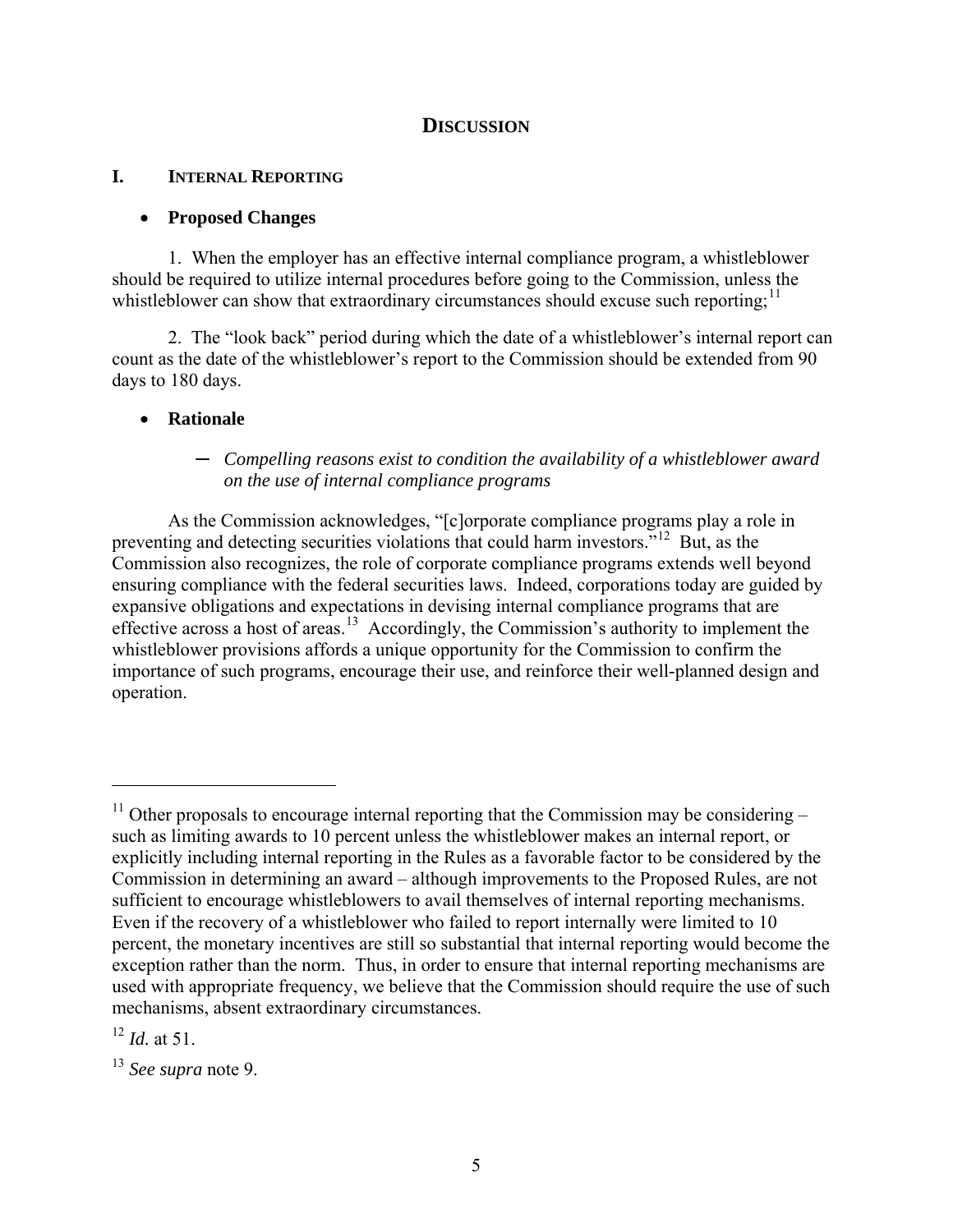The Commission acknowledges throughout the Proposing Release that it does not intend for whistleblowers to bypass internal processes.<sup>14</sup> That objective makes complete sense. The Proposed Rules, however, appear to be at cross-purposes with the Commission's goal. In fact, under the Proposed Rules, it seems unlikely that many whistleblowers – or whistleblowers' counsel – would choose to utilize internal processes instead of reporting directly to the Commission.

Reporting directly to the Commission has many advantages for a whistleblower under the Proposed Rules, including maximizing the chance of making a "voluntary" submission of information, before there has been any regulatory inquiry; providing "original" information not previously known to the Commission; and providing "independent" knowledge or analysis not related to an internal inquiry. Reporting internally, in contrast, risks losing these advantages, and it increases the chance that the whistleblower's award will be reduced because the company acts quickly to put a stop to any improper conduct.

Accordingly, the Proposed Rules will surely result in whistleblowers ignoring internal programs in favor of direct reports to the Commission; that result is not likely to be changed by the Commission's limited attempts to encourage internal reports by whistleblowers. Moreover, that result seems almost completely and oddly juxtaposed with the Commission's well-founded statement that when corporate compliance programs are not used, "our system of securities regulation will be less effective."<sup>[15](#page-5-1)</sup>

Furthermore, we note that if a whistleblower employee bypasses the company's internal reporting mechanisms, the company is left ignorant of the reported problem. Sometimes, to be sure, the Commission may inform the company of the whistleblower's complaint. But *ad hoc* determinations by the Commission to share information are not a substitute for prompt reports by employees of matters that may need to be investigated, remediated, or reported. Indeed, information reported to the Commission, but not the company, could well relate to an issue that the company is required by statute or regulation to investigate and remedy – responsibilities the company obviously cannot fulfill if it is not informed of the matter in the first instance.

Ignorance on the part of the company may also mean that the underlying misconduct continues for a longer period of time. Without information, the company will be unable to put an immediate stop to the reported conduct. In addition, the Commission will not likely be in a position to terminate the conduct, or at least not as quickly as the company could terminate it.<sup>[16](#page-5-2)</sup>

1

<span id="page-5-0"></span><sup>14</sup> *See, e.g.*, Proposing Release at 4, 34.

<span id="page-5-1"></span><sup>15</sup> *Id.* at 51-52.

<span id="page-5-2"></span><sup>&</sup>lt;sup>16</sup> We recognize that allowing the conduct to continue may benefit the whistleblower by increasing the monetary sanction on which the whistleblower award is based. But, of course, prompt investigation and remediation of improper conduct is a central public policy goal, as well as a goal for internal compliance programs.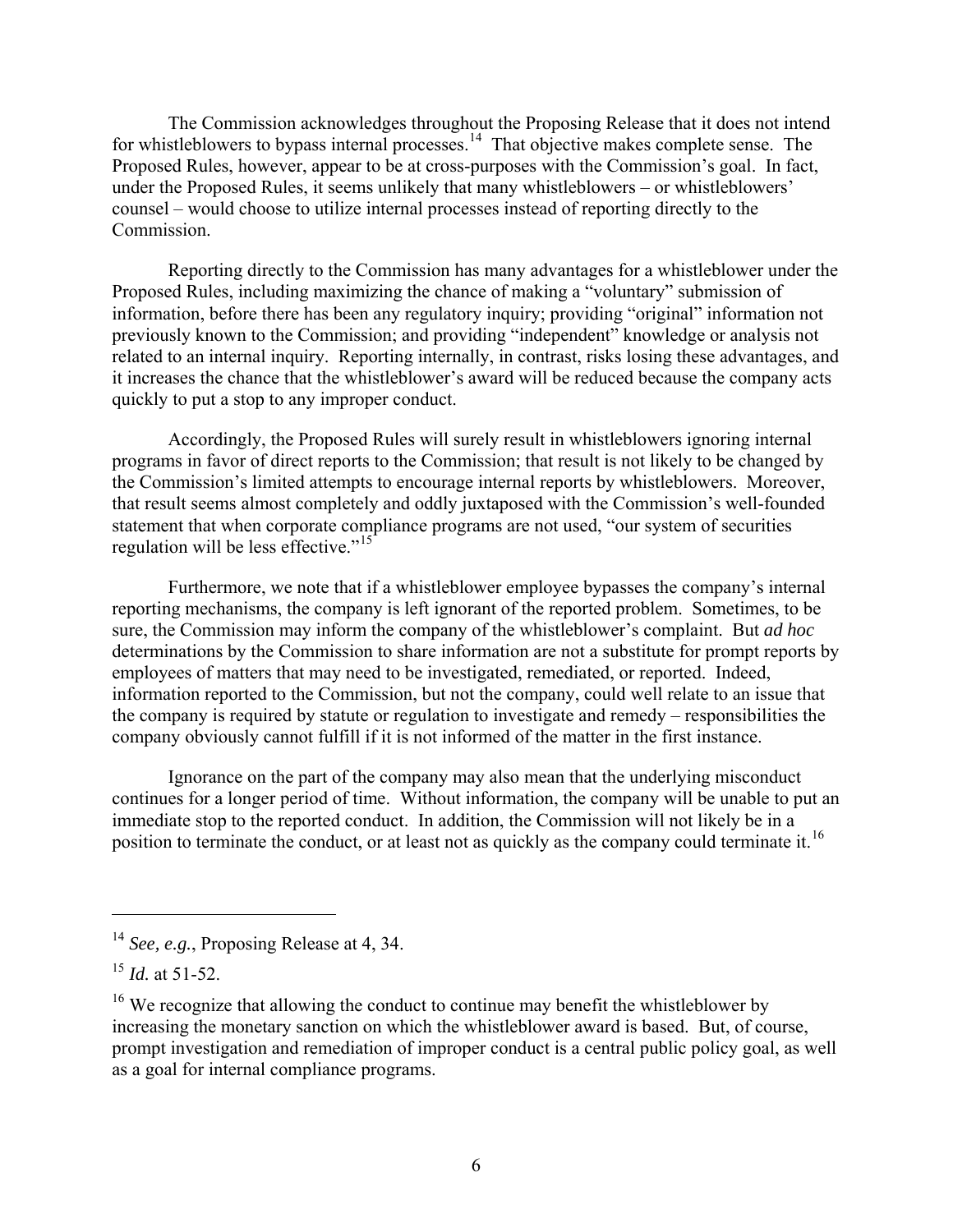When a company's employees abandon the internal compliance program in favor of reporting to the Commission, the company may face difficulties with a whistleblower employee in other contexts as well. As soon as the employee begins to seek a large cash award, the employee is likely to have strongly divided loyalties. For this reason, such employees are unlikely to be satisfactory participants in internal investigations and remedies. It is highly likely that neither they nor their attorneys will be as committed to the effectiveness of the internal investigation as they are to their goal of obtaining a whistleblower award from the Commission, including a desire to maximize their cash award.

In addition, an internal investigation may be compromised by the company's ignorance of the whistleblower's originally reported information, and, perhaps, the whistleblowing employee's unwillingness to participate wholeheartedly in an investigation that does not promise a financial reward. In circumstances where the whistleblower has chosen not to report through the company's compliance program, at a minimum the company will not have all available information to assess a situation. Moreover, providing interviewees or other employees with information during an internal investigation brings with it the risk of creating a new whistleblower and compromising the company's internal investigation.<sup>[17](#page-6-0)</sup> To the extent that an internal investigation is handicapped, so, too, are the truth-seeking objectives of the Commission and the Department of Justice, both of which frequently rely on the fact-finding of internal investigations.

The Commission will not increase the quality of tips it receives by providing incentives for all complaints to be made directly to it. A large percentage of complaints alleging potential securities violations will likely prove unfounded.<sup>18</sup> And a whistleblowing structure that encourages a corporation to self-report every allegation to the Commission, for fear that an individual whistleblower will approach the Commission first, is not an appropriate use of either corporate or Commission resources.

<span id="page-6-0"></span> $17$  The Proposed Rules exclude information learned in an investigation from the definition of "original information." *Id.* at 129-30. But the exclusion does not go far enough. If the company does not disclose the relevant information to the Commission "within a reasonable time," the exclusion falls away, and whistleblower awards become available. *Id.* As we discuss in Section II, this exclusion should be modified.

<span id="page-6-1"></span> $18$  The experience of the Commenting Entities is that the vast majority of complaints to their respective corporate compliance programs relate to human resource issues. Very few such complaints actually include substantive allegations relating to potential violations of the federal securities laws, and those that do so frequently turn out to be meritless. We note that an unintended consequence of the whistleblower program may be that its mere existence will entice employees who are unfamiliar with the program to make a direct report to the Commission of information that is wholly unrelated to the federal securities laws. In that circumstance, the company will be in the dark even as to allegations in which the Commission clearly has no interest. With the imposition of an internal reporting requirement, however, the Commission can best ensure that companies will continue to be in a position to address such allegations.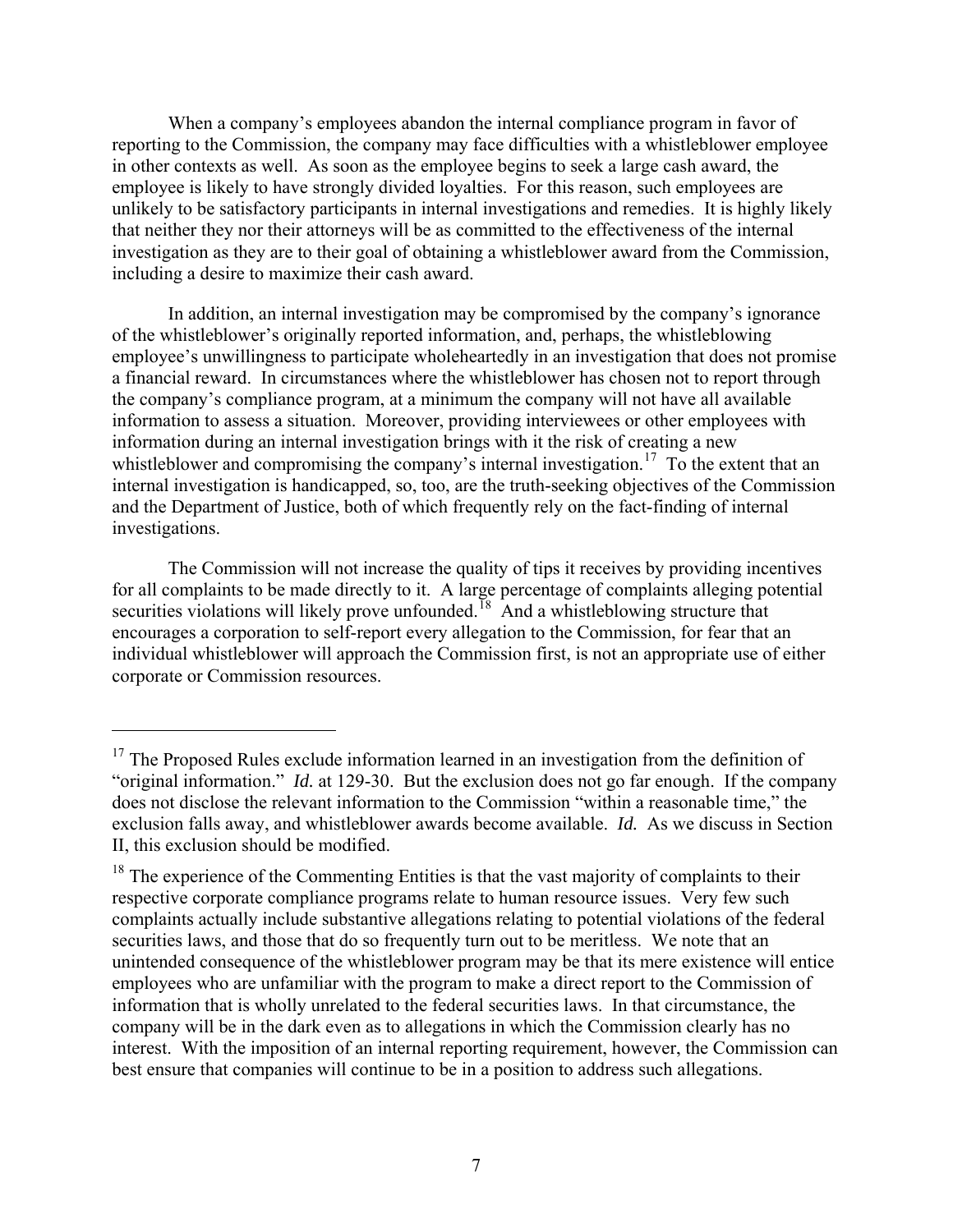In sum, there is clearly value to be gained by requiring whistleblowers to use internal compliance processes in tandem with Section 21F, instead of bypassing them.

#### ─ *Requiring an internal report need not disadvantage the whistleblower*

Modifying the Proposed Rules to require internal reporting in the first instance need not greatly alter the Section 21F whistleblower program as a whole. Most internal compliance programs possess the hallmarks of effectiveness.<sup>[19](#page-7-0)</sup> If a particular program is not effective, or if the employee can otherwise show that extraordinary circumstances should excuse the requirement of internal reporting, the employee need not make such a report. Moreover, with an appropriate "look back" period, employees can use the date of the report to the employer as the date of the report to the Commission, preserving their claims to be first to report the relevant information.

### ─ *The "look back" period should be extended*

An extended "look back" period would allow a company a more reasonable, though still fairly brief, period of time to investigate the whistleblower's report. It would also provide more protection to a whistleblower who reports through an internal compliance program before going to the Commission.

## **II. SELF-REPORTING**

### **Proposed Change**

The Proposed Rules allow legal, compliance, audit, supervisory, and governance personnel – or those who obtain information through them – to become whistleblowers if the company does not self-report their information to the Commission within a reasonable period of time.<sup>20</sup> In allowing such personnel to become whistleblowers in some circumstances, the Commission does not intend to encourage company personnel to seek personal benefits by "front running" at the expense of "internal investigations and similar processes."<sup>21</sup> The Proposed Rules are designed instead to "permit such persons to act as whistleblowers in circumstances where the company knows about material misconduct but has not taken appropriate steps to respond."<sup>[22](#page-7-3)</sup>

The Proposed Rules should be revised to allow the company to pursue its "internal investigations and similar processes" and take "appropriate steps to respond" before legal, compliance, audit, supervisory, and governance personnel – or those who obtain information through them – are permitted to become whistleblowers. For that purpose, such personnel

<span id="page-7-3"></span><sup>22</sup> *Id.*

<span id="page-7-0"></span><sup>19</sup> *See supra* note 9.

<span id="page-7-1"></span><sup>20</sup> Proposing Release at 129-30.

<span id="page-7-2"></span> $^{21}$  *Id.* at 26.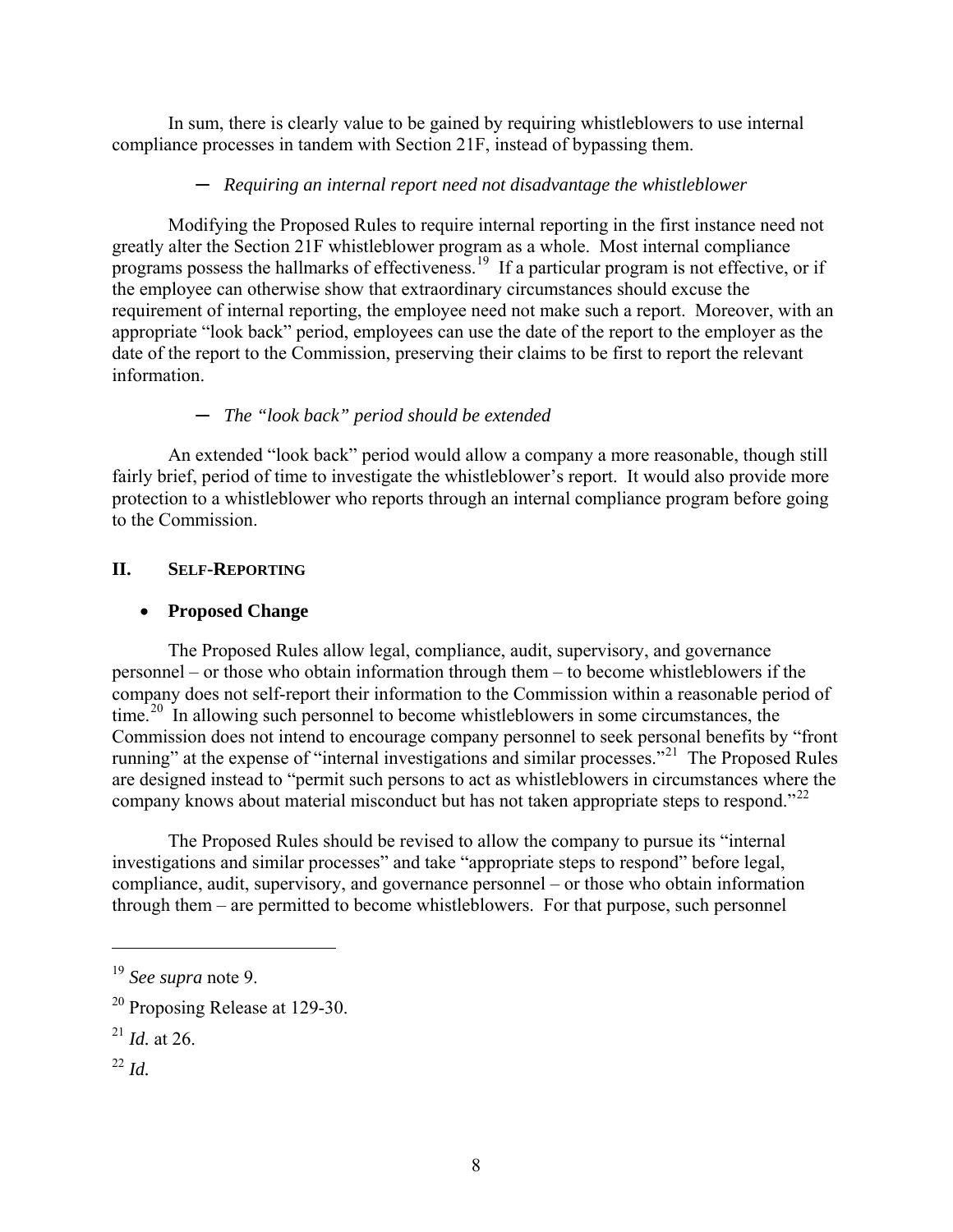should be required to "report upward" within the company before they can qualify as whistleblowers. Similarly, the triggering event allowing such personnel to become whistleblowers should not be a company's failure to self-report, but its failure to investigate and remediate (which includes considering whether to self-report) within a reasonable period of time. We submit that such investigation and remediation is a more appropriate litmus test of whether the company has taken "appropriate steps to respond."

#### **Rationale**

 $\overline{a}$ 

Because the Proposed Rules allow legal, compliance, audit, supervisory, and governance personnel – or those who obtain information through them – to become whistleblowers if the company does not self-report to the Commission within a reasonable period of time, they force a company to self-report to the Commission in virtually every instance. Whether or not a company considers the information to be "material," in order to ensure that such personnel will not become whistleblowers, the company must self-report. Self-reporting, however, has not been, and should not become, the inevitable conclusion to every internal investigation. Historically, a company has exercised its judgment in determining the proper course to take concerning the results of an internal investigation. We submit that this exercise of judgment serves the interests of the Commission. It will help to avoid a situation where companies inundate the Commission with unsubstantiated allegations, and it will continue to allow for efficient and legally sound judgments by companies as to what events require self-reporting to the Commission.<sup>[23](#page-8-0)</sup>

Moreover, self-reporting every piece of information given to legal, compliance, audit, supervisory, or governance personnel is contrary to the carefully calibrated standards concerning companies' disclosures to the Commission that are imposed by a multitude of statutes and regulations.[24](#page-8-1)

The Commission recognizes that it would be inappropriate to allow legal, compliance, audit, supervisory, or governance personnel – or those who obtain information through them – to circumvent a company's investigative and similar processes. In order to allow a company to pursue its compliance and reporting processes, the Proposed Rules should be revised to require that such personnel "report upward" within the company and may qualify as whistleblowers only if the corporation did not investigate and remediate within a reasonable period of time.

The Proposed Rules reflect concern for the vital functions that legal, compliance, audit, supervisory, or governance personnel perform, but they do not consider the trust the company must have in such personnel if those vital functions are to be effectively performed. We submit that requiring such personnel – or those who obtain information through them – to "report

<span id="page-8-0"></span><sup>&</sup>lt;sup>23</sup> When considering what events require self-reporting, companies should also be permitted to continue to follow the Commission's guidance on how companies' cooperation will be evaluated.

<span id="page-8-1"></span><sup>&</sup>lt;sup>24</sup> See, e.g., Securities Exchange Act of 1934 § 10A, 15 U.S.C. § 78j-1 (2006) (setting standards for reporting illegal acts to the Commission).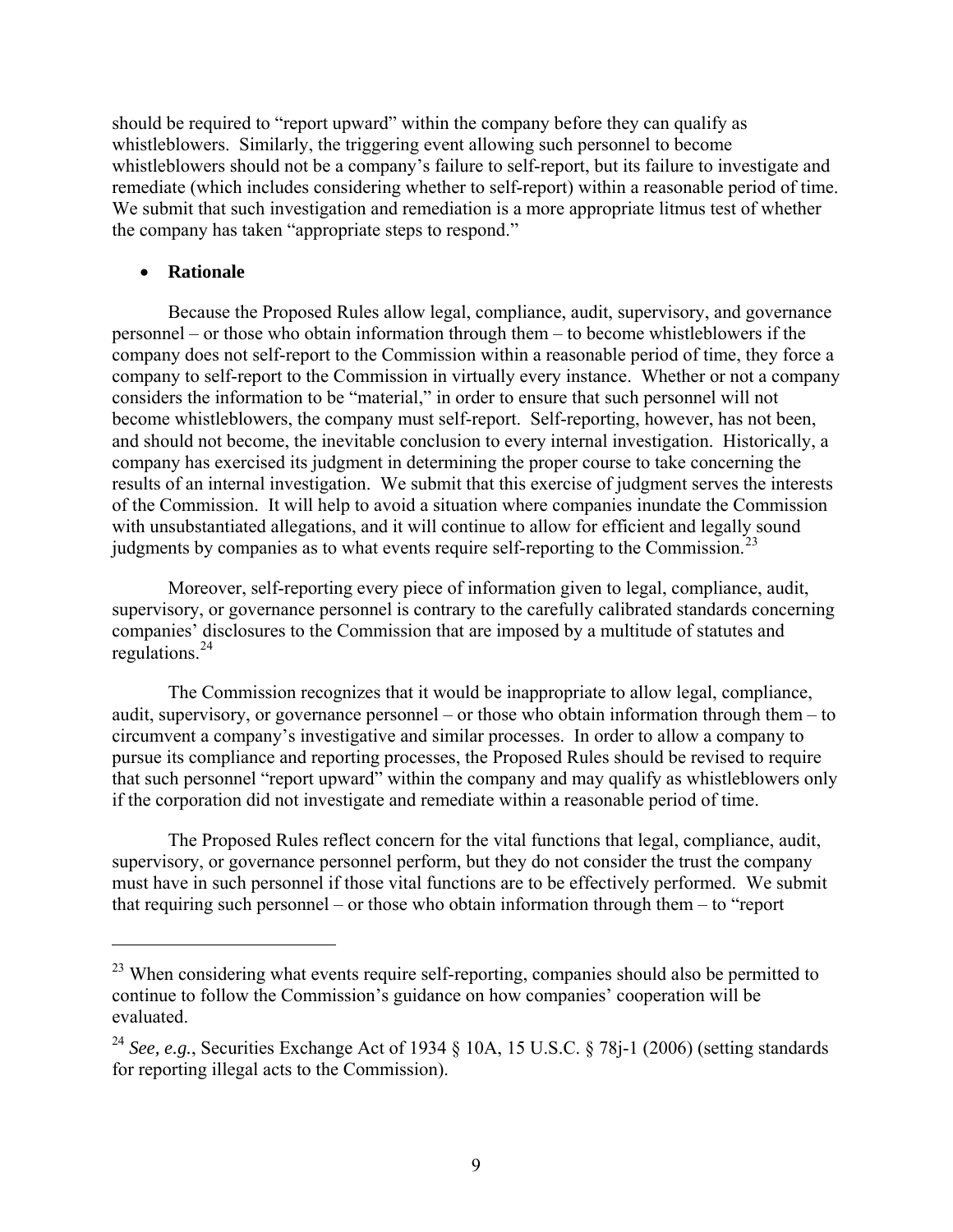upward," and allowing them to become whistleblowers only if the company does not investigate and remediate, reflects a more appropriate balance between the need for misconduct to be revealed, and the need for critical functions to proceed without being drawn off course by the potential for personal gain by those overseeing or participating in those functions.

### **III. OTHER ISSUES**

### **A. Wrongdoers as Whistleblowers**

## **Proposed change**

Qualitative evaluation of a whistleblower's wrongdoing should be added to the factors the Commission must consider in determining the amount of an award.

### **Rationale**

Individuals who engage in culpable conduct are eligible to receive whistleblower awards under the Proposed Rules, which exclude only wrongdoers who are convicted of crimes related to the conduct at issue.<sup>[25](#page-9-0)</sup> Not all wrongdoers who engage in criminal conduct are convicted; for example, the government may decide not to prosecute, or the wrongdoer may be outside the government's jurisdiction. Criminal wrongdoers who are not convicted remain eligible for awards. Civil wrongdoers also remain eligible.

Seeing wrongdoers not only evade punishment, but also receive substantial benefits, can have a damaging effect on a company's culture of compliance, to say nothing of raising public policy concerns about large awards being paid to individuals who themselves engaged in improper conduct.

The Proposed Rules already require a quantitative adjustment to a whistleblower's award when the whistleblower is a participant in the wrongdoing: Monetary sanctions paid by the whistleblower or any entity whose liability is based substantially on conduct that the whistleblower directed, planned, or initiated, are excluded from award calculations.<sup>[26](#page-9-1)</sup>

The Proposed Rules do not, however, provide for mandatory qualitative consideration of a wrongdoer's actions and their impact on any available award. The Proposing Release states that the wrongdoer's culpability is one of the many factors the Commission *may* consider in determining the amount of the award. However, the Rules themselves should provide that, in deciding the amount of an award, the Commission *will* consider making a qualitative downward adjustment for a wrongdoer's culpability.

<span id="page-9-0"></span><sup>&</sup>lt;sup>25</sup> Proposing Release at 136.

<span id="page-9-1"></span><sup>26</sup> *Id.* at 149.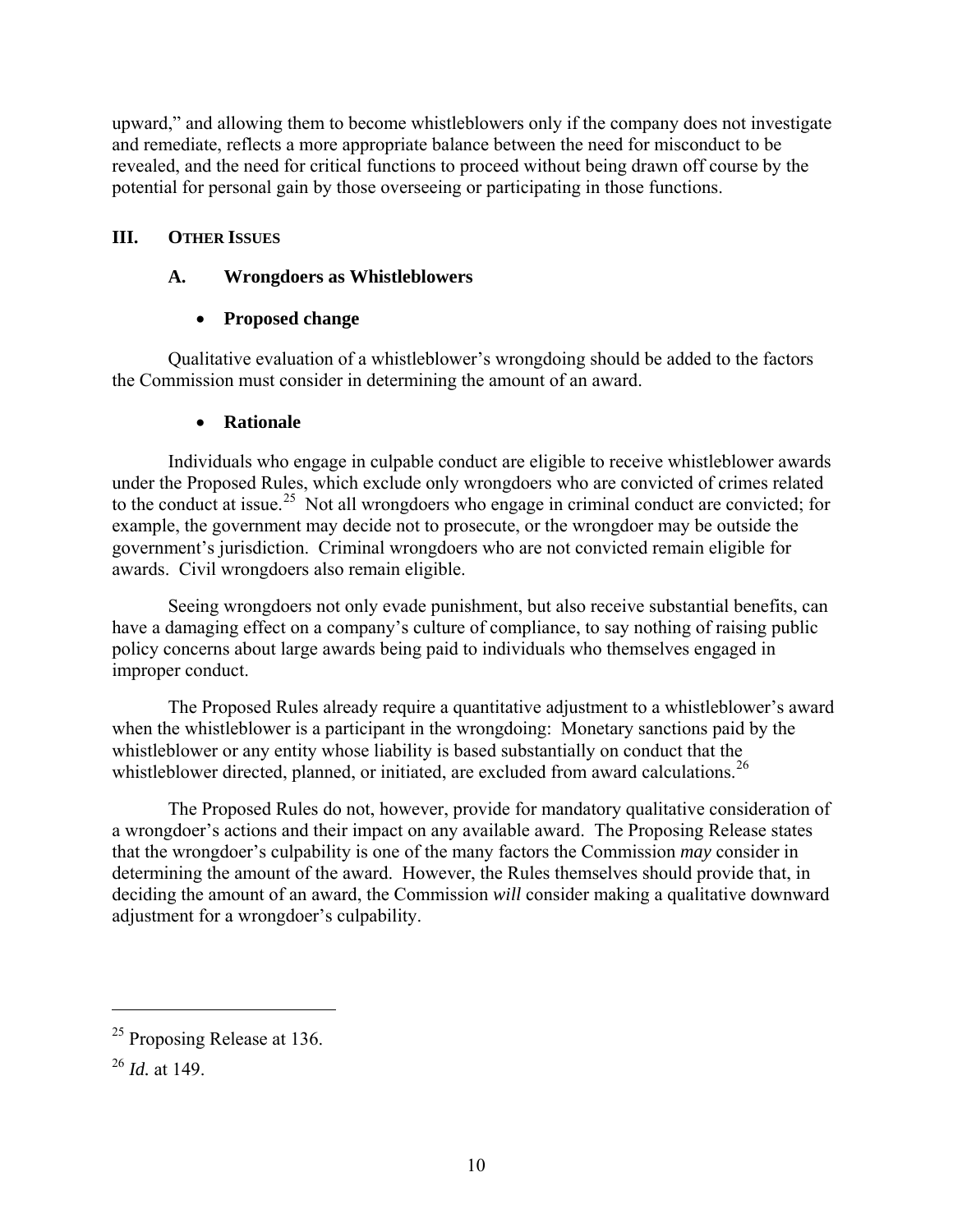## **B. Whistleblowers as Government Agents**

## **Proposed change**

The Commission's communication with a whistleblower should be limited to the information and documents the whistleblower possessed at the time of the first contact with the Commission.

## **Rationale**

The Proposed Rules allow the Commission direct access to whistleblowers, including whistleblowers still employed by the company about which they are providing information.<sup>2</sup> Continued contact with the Commission raises the possibility that the whistleblower will act as the Commission's agent to obtain information and documents, and perhaps even to record conversations or conduct searches, which could raise Fourth Amendment and other constitutional issues.

Accordingly, the Commission should adopt a rule (a so-called "one-bite" rule) limiting the whistleblower's submissions to the Commission to the information and documents in the possession of the whistleblower at the time of the whistleblower's first contact with the Commission.

# **C. Attorney-Client Communications**

# **Proposed changes**

The Commission should clarify that the exclusion for information obtained in a communication subject to the attorney-client privilege is applicable to a non-lawyer as well as a lawyer. The Commission also should state explicitly that it will not seek to obtain privileged information or documents in its communications with a whistleblower, and that if the whistleblower nevertheless provides such information or documents, the Commission will not argue that the company's privilege has thereby been waived.

# **Rationale**

The Proposed Rules provide that information will not qualify as independent knowledge or analysis if it was obtained "[t]hrough a communication that was subject to the attorney-client privilege," or from someone who obtained the information in that fashion. While the Proposed Rules do not limit the exclusion to attorneys, the Proposing Release states that "this exclusion from independent knowledge or analysis *only means that an attorney cannot make a whistleblower submission on his or her own behalf* that is based upon information the attorney obtained through a privileged communication with a client."[28](#page-10-1) The Proposed Rules should make

<span id="page-10-0"></span><sup>27</sup> *Id.* at 150.

<span id="page-10-1"></span> $^{28}$  *Id.* at 20-21 (emphasis added).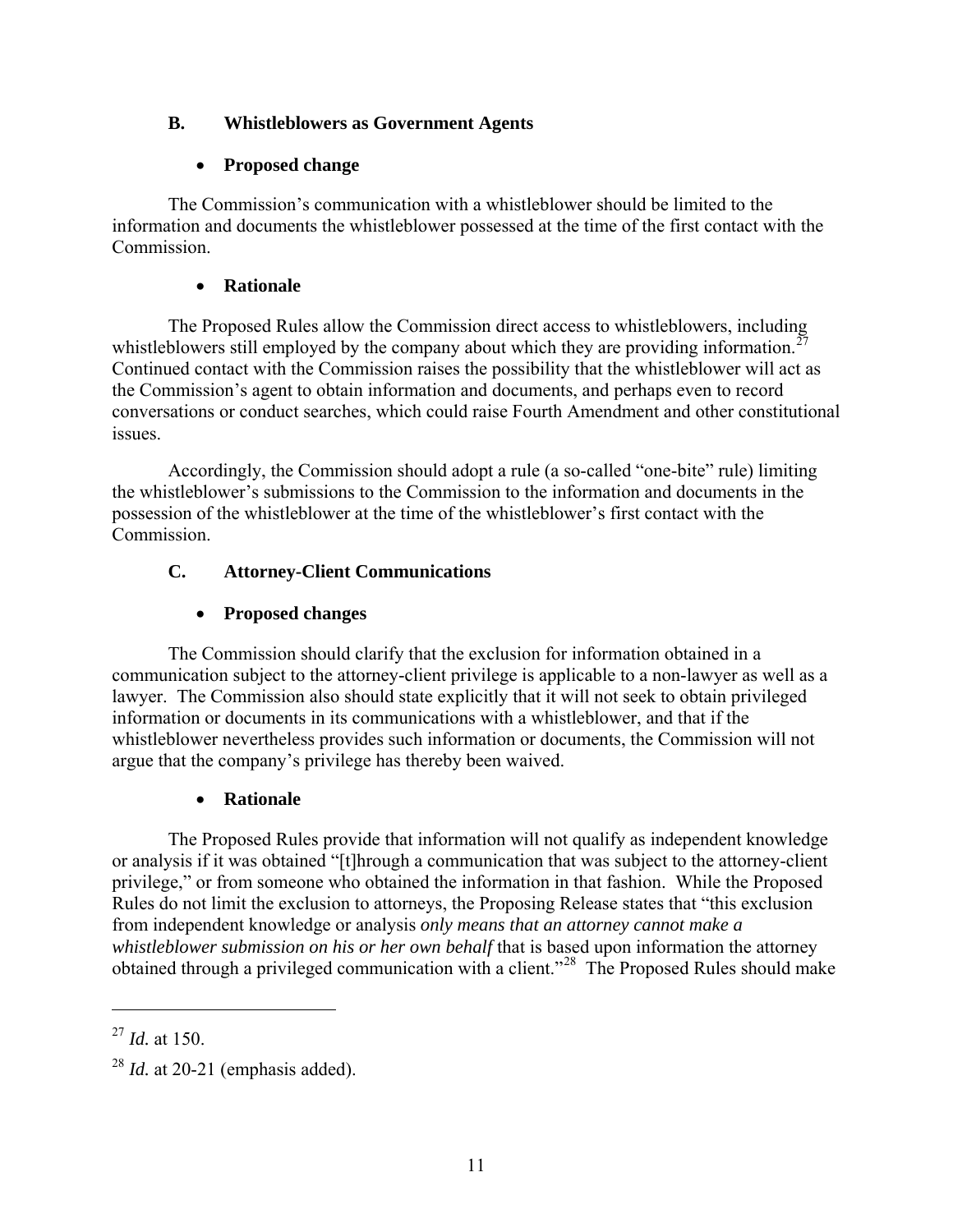it clear that the exclusion applies not only to attorneys, but also to anyone who obtains information through a communication subject to the attorney-client privilege.

The Proposed Rules allow the Commission to communicate directly with whistleblowers, bypassing counsel for the entity involved.<sup>[29](#page-11-0)</sup> This "direct access" right creates a risk that the Commission may obtain information or documents protected by the company's attorney-client privilege. Nothing in the Proposing Release or Proposed Rules suggests that the Commission will intentionally elicit privileged information or documents. To the contrary, the Commission recognizes that the attorney-client privilege furthers compliance with the federal securities laws.<sup>30</sup> In the interest of preserving the privilege, the Proposed Rules should state explicitly that the Commission will not seek privileged information or documents from the whistleblower. The Proposed Rules should also state explicitly that if the whistleblower nevertheless provides privileged information or documents to the Commission, the Commission will not argue that the company's attorney-client privilege has thereby been waived.

### **D. Retaliation**

Dodd-Frank greatly expands the scope of whistleblowers' protection against retaliation, and many aspects of the new anti-retaliation regime are not yet addressed by the Proposed Rules. A full exposition of the Dodd-Frank anti-retaliation regime is beyond the scope of this letter. We do, however, submit the following in response to the Commission's general request for comment on aspects of the retaliation scheme. $31$ 

# **1. Start of protection against retaliation**

# **Proposed change**

A would-be whistleblower should not be eligible for protection against retaliation until the whistleblower either submits a statement under penalty of perjury to the Commission or submits a good-faith report through an internal compliance program.

### **Rationale**

The Proposed Rules provide a would-be whistleblower with protection from retaliation as soon as he or she provides information to the Commission that relates to a potential violation of the securities laws; the individual receives this protection without needing first to satisfy the prerequisites for an award. $32$ 

 $\overline{a}$ 

<span id="page-11-2"></span> $31$  *Id.* at 89-90.

<span id="page-11-0"></span><sup>29</sup> *Id.* at 149-50.

<span id="page-11-1"></span><sup>30</sup> *Id.* at 20.

<span id="page-11-3"></span><sup>32</sup> *Id.* at 124-25.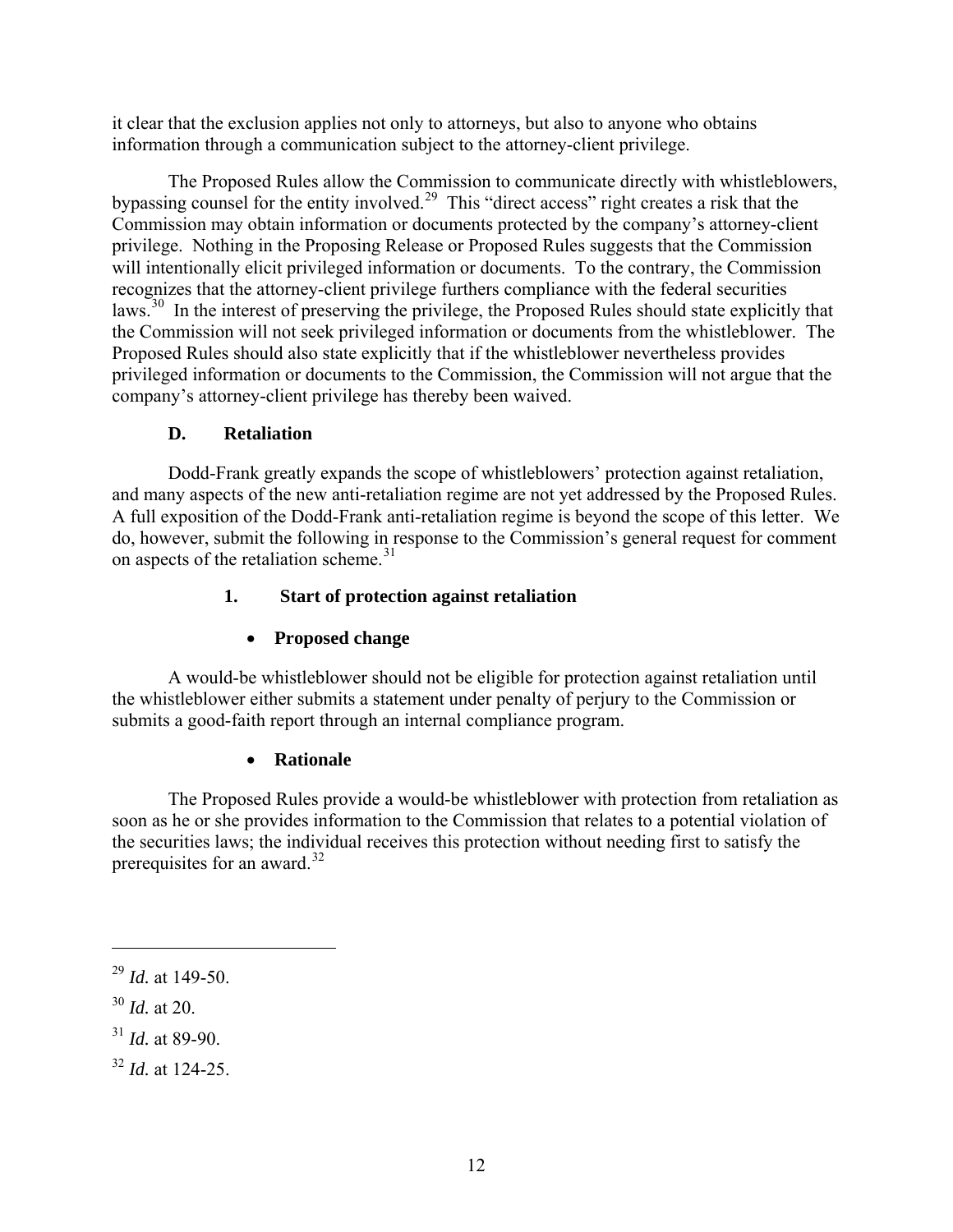One of the requirements to qualify for an award is a statement from the would-be whistleblower that is made under penalty of perjury.<sup>33</sup> The requirement is designed to protect the Commission from false and misleading tips.<sup>[34](#page-12-1)</sup>

The anti-retaliation provisions of Section 21F should not be used to protect individuals who submit false and misleading tips. Just as the Commission protects itself from false and misleading tips by requiring would-be whistleblowers to submit a statement under penalty of perjury, so, too, should such a statement be required to trigger the Section 21F protections against retaliation. Anything less threatens to allow an employee inappropriately to gain the protections of the robust anti-retaliation provisions in the statute.

In addition, we have proposed that a would-be whistleblower be required to make an internal report before going to the Commission. A whistleblower who submits a good-faith report through an internal compliance program – like a whistleblower who submits a statement under penalty of perjury to the Commission – should be entitled to the protection of the antiretaliation provisions of Section 21F, beginning at the time of submission.

## **2. Adverse employment actions not based on whistleblowing**

## **Proposed change**

It should be clear that otherwise appropriate adverse employment actions not based on whistleblowing are considered non-retaliatory and are permitted, and the Commission should promulgate rules to so confirm.

### **Rationale**

Whistleblowing should not become a guarantee of preferential treatment or lifetime employment. If properly motivated adverse employment actions were to be prohibited, an employer would have no recourse against an employee who did not perform adequately, or even an employee who did not perform at all.

The ability to make and act on personnel decisions is also an important factor in ensuring that other employees are aware that those who violate company policies – including ethics and compliance policies – are appropriately disciplined. Appropriate employee discipline is an important part of establishing and continuing a culture of compliance. This is especially significant here because, as discussed above, some participants in improper or even illegal activity will be eligible for awards under the Proposed Rules. Companies need to have sufficient flexibility to take adverse employment actions against employees who have engaged in wrongdoing.

1

<span id="page-12-0"></span><sup>33</sup> *Id.* at 60.

<span id="page-12-1"></span><sup>34</sup> *Id.*